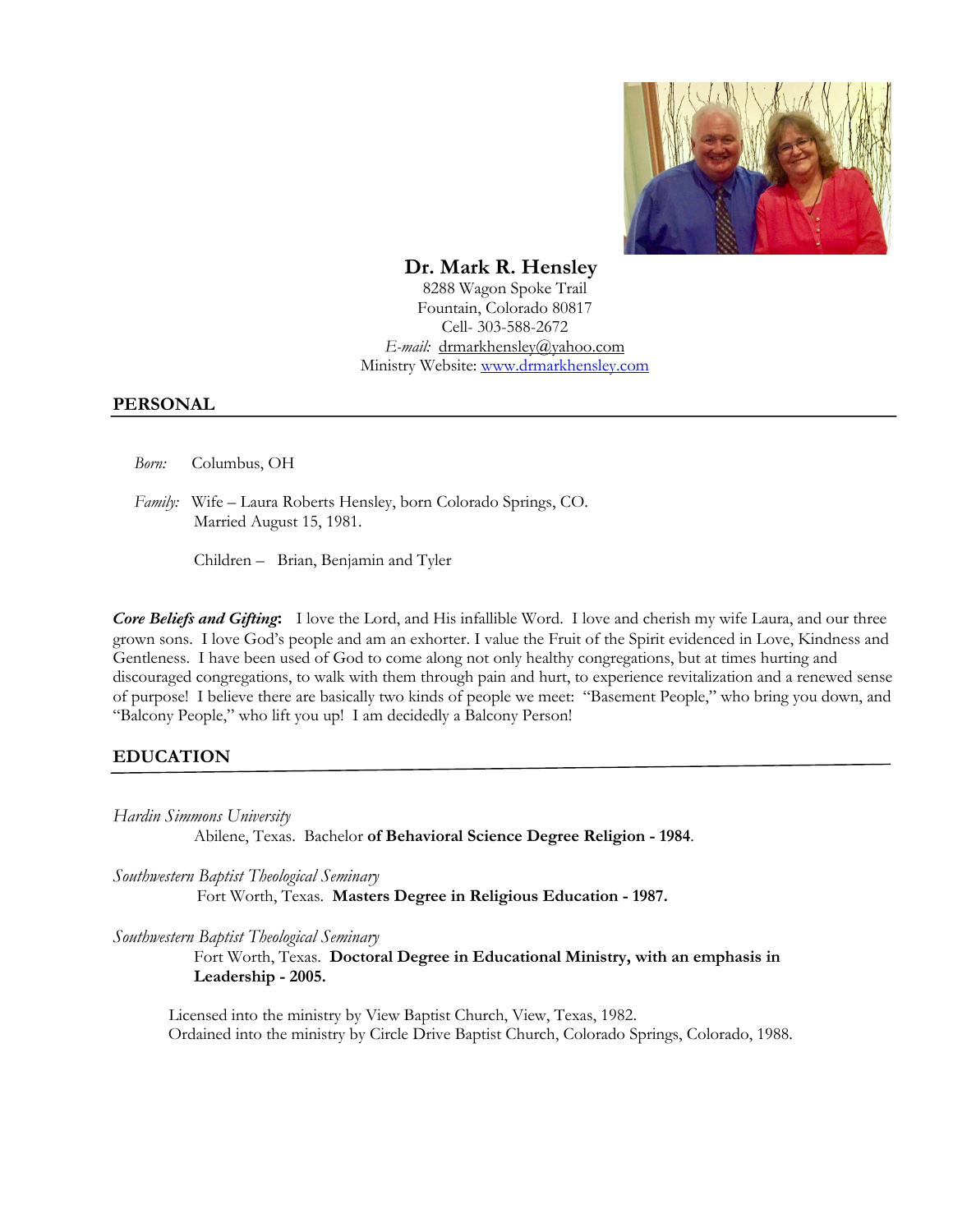## **MINISTERIAL EXPERIENCE**

September 2018 – Present. **Pikes Peak Park Baptist Church** Colorado Springs, Colorado

- Guided the church to adopt a team ministry strategy based on the five functions of the New Testament Church.
- Led the church to enhance facilities.
- Led the church to design a new website.
- Spearheaded an unprecedented outreach into the community, emphasizing friendship ministry, to include an Easter extravaganza, with over 600 in attendance.
- Provided backpacks for over 400 community kids, provided over 90 coats for needy children in the community.
- Developed a homeless ministry to provide gift bags of life essentials.
- Added part-time staff to include Director of Music and Education, and Children's Director.
- Started a Pastor's Bible Study class on Sunday mornings.
- Co-Founded a monthly outreach and breakfast to area pastors.
- Proactive during the Covid-19 Virus of 2020, ministering to families in the community by leading the church to provide 75+ lunches a day for children and the elderly, providing more than 2,000 meals.
- Developed a live streaming ministry for the Sunday morning service and Wednesday mid-week prayer service, shown on Facebook, YouTube and the church's website.
- Before Covid-19, worship attendance had increased by 30% and have had many additions to church membership.
- Led to have a Fall-Festival 2020 to provide free pumpkins/candy, etc., to the community.
- Provided Thanksgiving Baskets to the needy of the church and community.
- Led in having an Angel Tree, having church members adopt needy children of the community to provide Christmas gifts to them.

#### *Senior Pastor*

April 2008 – September 2018 **Hilltop Baptist Church** Green River, Wyoming

- Provided pastoral leadership through preaching**,** pastoral care**,** counseling and administration.
- Supervise the work of church office staff of four.
- Led the church in growth, worship attendance has increased (More than Tripled) dramatically in a heavily Mormon community.
- Guided the church to provide comprehensive discipleship training.
- Encouraged the church to finish (completed October, 2014) a million dollar  $+$  building project for a 350 + seat auditorium by leading and developing the "Finishing Strong" financial campaign to pay off new building construction. Giving to the building fund has been in excess of \$400,000 (in the last five years), in addition to meeting and exceeding (financial gifts given) general budgets year by year.
- Transitioned the church from committees to a team-based ministry strategy.
- Led the church to financially support directly Wyoming Church planters, 2015-present.
- Provided leadership in encouraging the church to provide backpacks for needy children every year. Provided oil changes for single moms as friendship evangelism outreach. Facilitated a "Grief Share" small group, with plans to offer a "Divorce Recovery" small group to meet the needs of the community, in these critical areas. Spiritual Essentials small group launching spring 2018
- Led the church to be in the top ten in baptisms (163 Professions of Faith and Baptisms since 2008) in the state of Wyoming, for several years. The church has also approved and met record budgets in a community that is more than 50% Mormon.
- Led the church to staff a part-time Children's Director, and with church approval (Fall 2017) for an Associate Pastor/Education full-time position.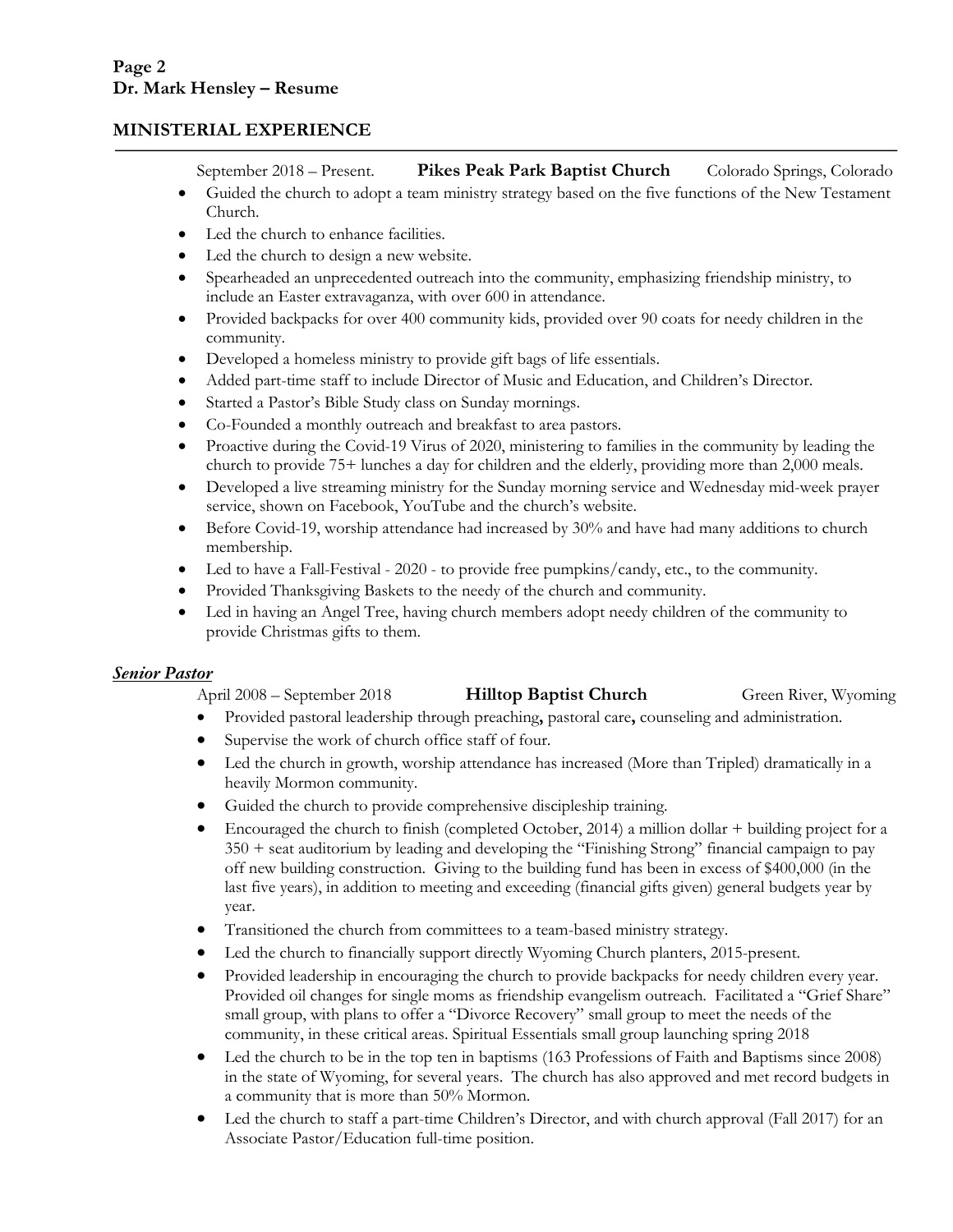## **Page 3 Dr. Mark Hensley – Resume Ministerial Experience (Continued)**

#### *Assistant Professor and Instructional Mentor*

September 2010 – Present **Liberty University Online** Lynchburg, Virginia

- Provide administrative management and mentoring for a team of online adjunct professors.
- Teaching students online from around the world.
- Chancellors Award for Excellence in Teaching, 2012.

#### *Adjunct Professor*

2008-2010 **Golden Gate Seminary** Mill Valley, California

• Taught Baptist History, Baptist Polity, Old Testament, the book of Genesis, Ministry Foundations and New Testament Theology for diploma students in Southwest Wyoming.

#### *Interim Director of Missions*

#### 2007-2008 **Green River & Over Thrust Associations of Southwest Wyoming**

- Served as Moderator of the Green River Baptist Association.
- Certified as a facilitator for "Building Powerful Ministry Teams," Next Level Leadership Network, a division of the North American Mission Board.
- Led development of the monthly newsletter to facilitate more communication between churches and ministries.
- Encouraged pastors and churches through personal visitation to their church fields and by writing notes of encouragement to pastors and serving as a resource through preaching and teaching.
- Provided council and assistance to churches going through conflict.

#### *Senior Pastor*

#### 2004-2007 **Mountain View Baptist Church** Lafayette, Colorado

- Led in the church adding to their membership more than 70 people and baptizing more than 40 new believers.
- Guided the church to set a new record for highest attendance on a Sunday.
- Directed the church to begin home Bible studies and discipleship programs, which became more personal.
- Led in leadership development and outreach, which both increased and became more intentional. Led church in becoming debt free.

## *Senior Pastor*

#### 2002-2004 **Southern Hills Baptist Church** Sioux City, Iowa

- Led in the church adding to their membership of more than 80 people and baptizing more than 40 new believers.
- Guided the church to begin two worship services to accommodate and accelerate growth, with an average combined worship attendance of more than 300.
- Developed the revamping of the mid-week service which resulted in attendance increasing from 10 to 90.
- Guided the church to purchase an additional seven acres of land for future expansion.
- Helped church to utilize television in order to increase church exposure.
- Led the church Sunday School attendance to increase more than 25% and mission offering amounts were the highest in the church's history.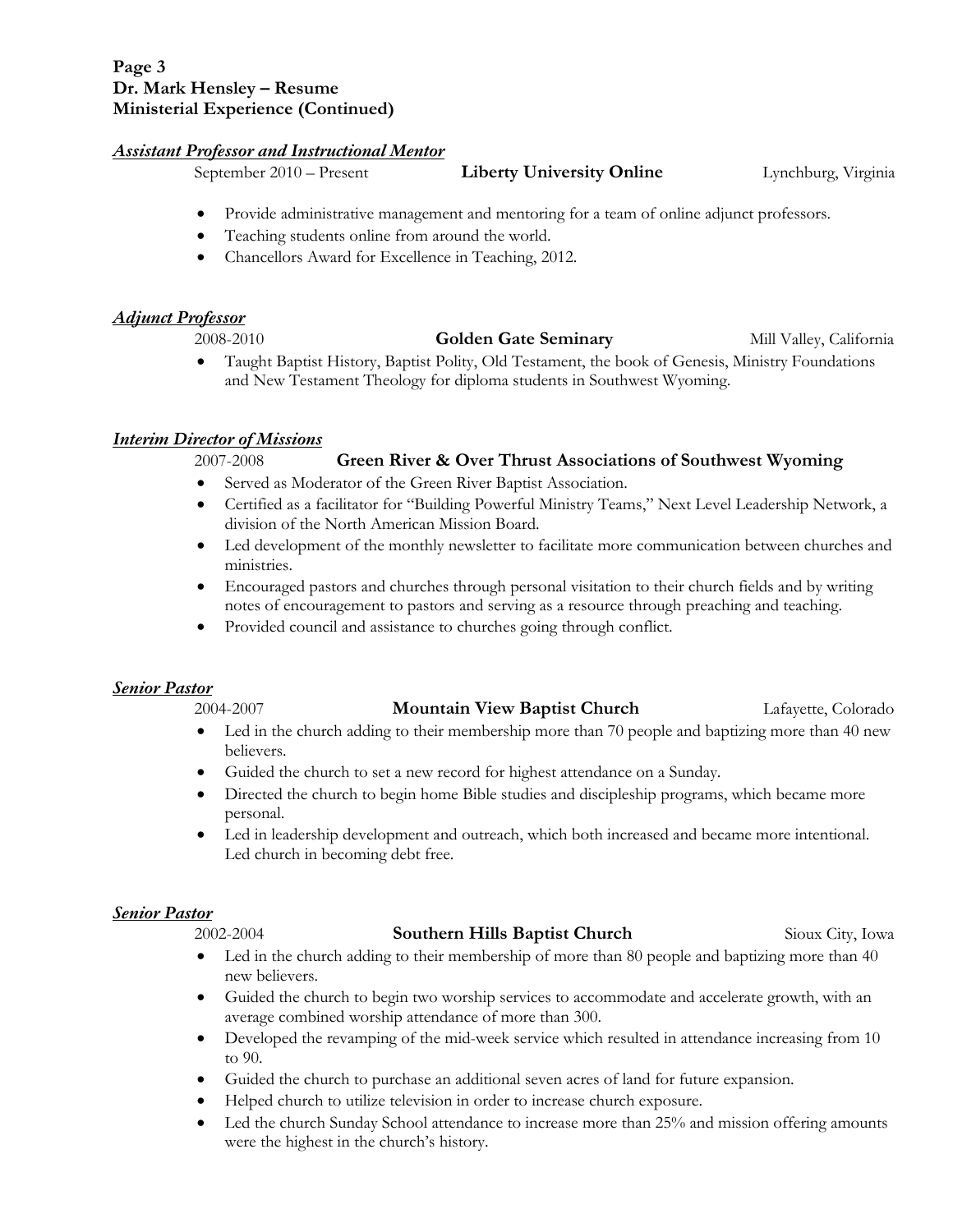## **Page 4 Dr. Mark Hensley – Resume Ministerial Experience (Continued)**

#### *Senior Pastor*

#### 1996-2002 **West Greeley Baptist Church** Greeley, Colorado

- Led in the church adding to their membership of more than 200 people, baptizing more than 80 new believers and worship attendance more than doubled.
- Directed the church in renovating building and becoming debt free.
- Guided the church to become involved in a clothing and food ministry, helped start a "Cowboy" Church" in Kersey, Colorado and leading a worship service with a Bible study in the local jails.

## *Chaplain*

| 2016-2018. | Wyoming Highway Patrol                                                                | Green River, Wyoming |
|------------|---------------------------------------------------------------------------------------|----------------------|
| 1999-2002  | Colorado State Patrol                                                                 | Greeley, Colorado    |
|            | Worked closely with the officers, ministering to them with encouragement and support. |                      |

#### *Senior Pastor*

1994-1996 **Berryton Baptist Church** Berryton, Kansas • Appointed Home Missionary, New Church Extension Division, North American Mission Board and a mission church of First Southern Baptist Church of Topeka, Kansas. • Led the church in doubling their membership.

- Guided church in starting new discipleship programs.
- Directed the church in outreach with outdoor concerts, Vacation Bible School and Christian based weight loss program.

#### *Senior Pastor*

#### 1991-1994 **First Southern Baptist Church** Larned, Kansas

- Encouraged the church to heal from past difficulties with integrity and leadership.
- Led church in renovating facilities.
- Directed church in starting a Christian daycare.
- Began and taught a Bible Study in the local prison.

#### *Senior Pastor*

#### 1988-1991 **Washington Avenue Baptist Church** Rocky Ford, Colorado

- Appointed Home Missionary, New Church Extension Division, North American Mission Board and mission church to First Southern Baptist Church in Pueblo, Colorado.
- 1989 Led the church to be the second in the state of Colorado in baptisms among churches with less than 200 members, and seventh in the state without regard to membership size with over 100 professions of faith in Christ.
- Guided the church in renovating facilities.
- Led the church to begin outreach program and revamping of Wednesday night prayer service.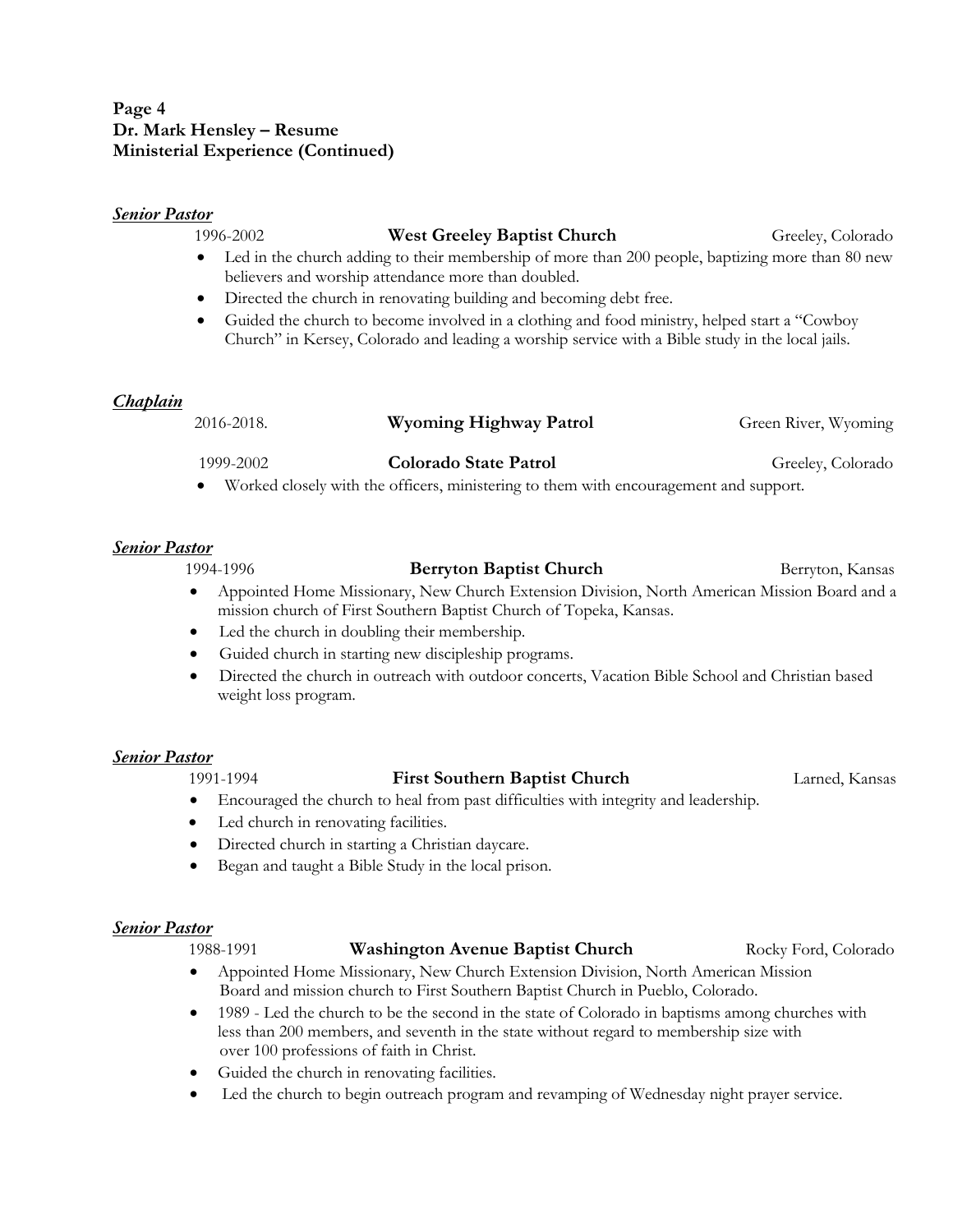## **Page 5 Dr. Mark Hensley – Resume Ministerial Experience Continued**

## *Musical Artist*

1977- Present

- Vocalist.
- 2001 Recorded Vocal CD "Encouragement."

## **DENOMINATIONAL INVOLVEMENT**

- Church Growth Apprentice, North American Mission Board, 1988-1991.
- Committee of Nominations Member, Southern Baptist Convention, 2001-2002.
- Evangelism Committee Chairman, Longs Peak Association, Colorado, 1997-2001.
- Evangelism Committee, Kansas, 1995-1996 and Colorado, 1989-1991.
- Executive Board Member, Kansas/Nebraska Convention, 1993-1994.
- Moderator, Longs Peak Association, Colorado, 2001-2002.
- Preacher/ Place Committee, State of Iowa, 2003-2004.
- Revival/Camp Speaker, North Carolina, Kansas, Colorado and Oklahoma.
- World Missions Conference Speaker, North Carolina, Louisiana, Oklahoma and Georgia.
- Certificate of Completion Adrian Rogers Pastor Training Institute, 2005
- Certified as a Transitional Interim Pastor, 2008.
- Preacher/ Place Committee**,** State of Wyoming, 2008.
- Nominating Committee Chairman, Green River Baptist Association, 2013.
- Member, Travelers Aide Ministry, 2010-2018.
- Executive Board Member, Wyoming Baptist Convention, 2016-2018.
- Moderator South Region, Wyoming Baptist Convention, 2016-2018.
- Preached in a conference in Dubai, United Arab Emirates, November, 2017.
- Administrative team member for the Wyoming Baptist Convention Executive Board 2018.
- Preached at the Wyoming State Evangelism Conference, January 2018.
- Member of the Administrative Leadership Team Pikes Peak Baptist Association 2020.

# **PERSONAL TESTIMONY AND CALLING**

One Sunday, as I was listening to the sermon by Calvary Baptist Church, (Hendersonville, North Carolina) Pastor Buddy Mullinax, I realized my need for salvation. I responded to the invitation and received forgiveness in Jesus Christ. I was a new creation! The following year our family moved to Colorado Springs, Colorado. I became active in a Southern Baptist church and began to grow in the knowledge of our Lord.

While attending a church encampment outside of Colorado Springs, Colorado in the summer of 1980, I experienced an inward stirring, a call to the ministry. Through the years, as experiences came, (youth ministry, leading music in worship services and nursing homes and other opportunities for preaching) I realized a definite and specific call - A call to vocational ministry. I appreciate this opportunity to share my life with you.